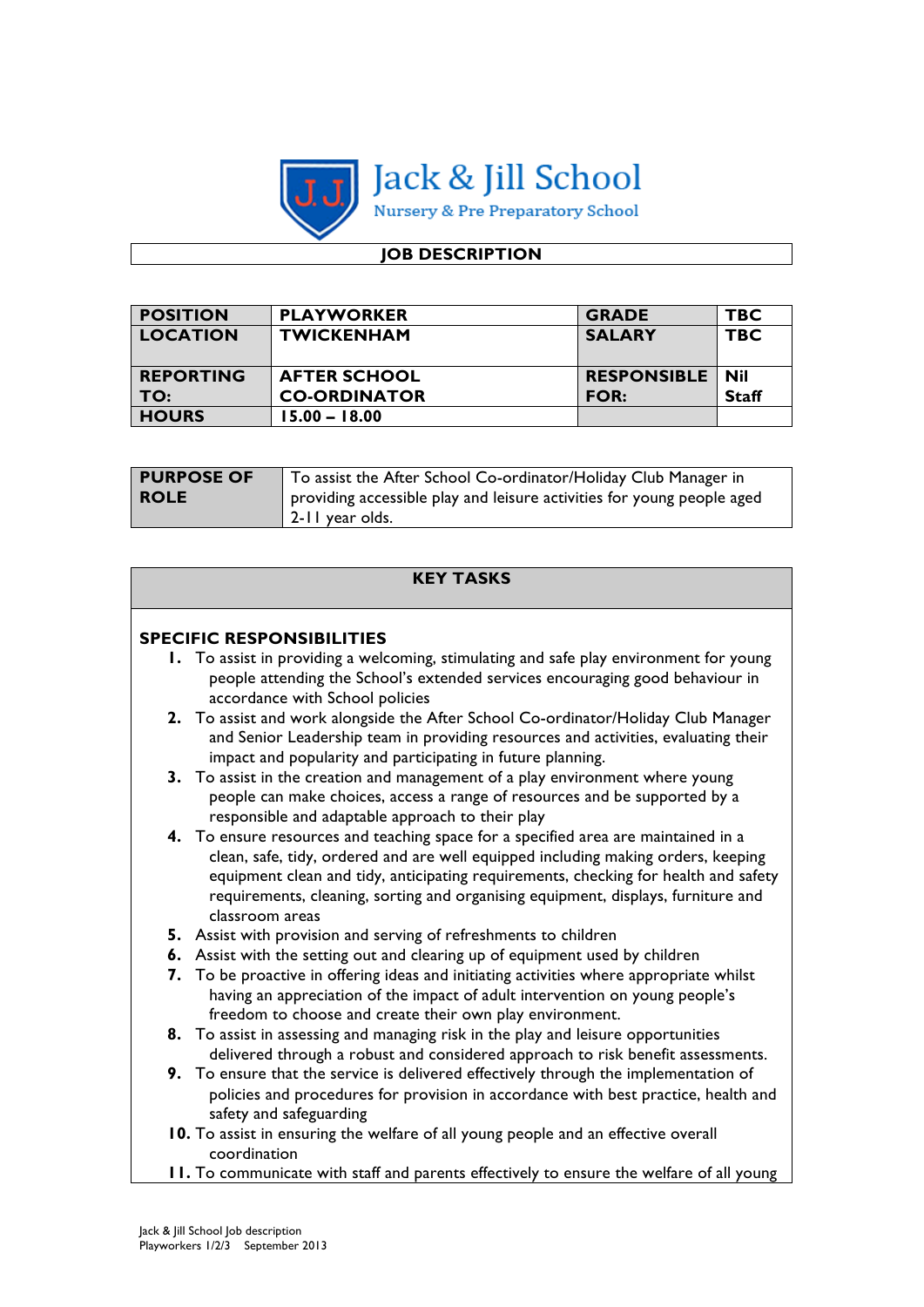people attending the scheme

- **12.** To participate in ongoing training and induction prior to the start of the scheme
- **13.** To promote and deliver a high public profile and customer care service on behalf of Jack and Jill School
- **14.** It is the nature of the work with young people that tasks and responsibilities are in many circumstances unpredictable and varied. All staff are expected to work in a flexible way when the occasion arises.
- **15.** To participate in staff meetings and programme planning meetings including Inset days
- **16.** To work in a team with the After School Co-ordinator/Holiday Club Manager and other Playworkers to ensure that a seamless service is provided to the children and parents

The School expects the highest standard of conduct at all times from their staff in relation to their employment.

#### **Health & Safety:**

The School is committed to a healthy and safe working environment and expects all employees to implement and promote its policy in all aspects of their work

#### **Equal Opportunities**

The School is completely committed to the principles of equalities and diversity and strives to ensure that related policies and legislation are complied with. Part of this commitment requires all members of the School, as part of their role, to promote equality and diversity. **Data Protection Act:**

During the course of your employment you are required to observe and follow the specified requirements placed on all staff by the School's Data Protection Policy and Procedures.

### **CHILD PROTECTION**

• To have due regard for safeguarding and promoting the welfare of children and young people and to follow the child protection procedures adopted by the school's safeguarding policy.

## **CONFIDENTIALITY**

The School is committed to maintaining privacy of all its staff and customers. It expects all staff to handle all individuals' personal information in a sensitive and professional manner

This job description sets out the duties of the post at the time it was drawn up. The post holder may be required from time to time to undertake other duties within the school as may be reasonably expected, without changing the general character of the duties or the level of responsibility entailed. This is a common occurrence and would not justify a reconsideration of the grading of the post.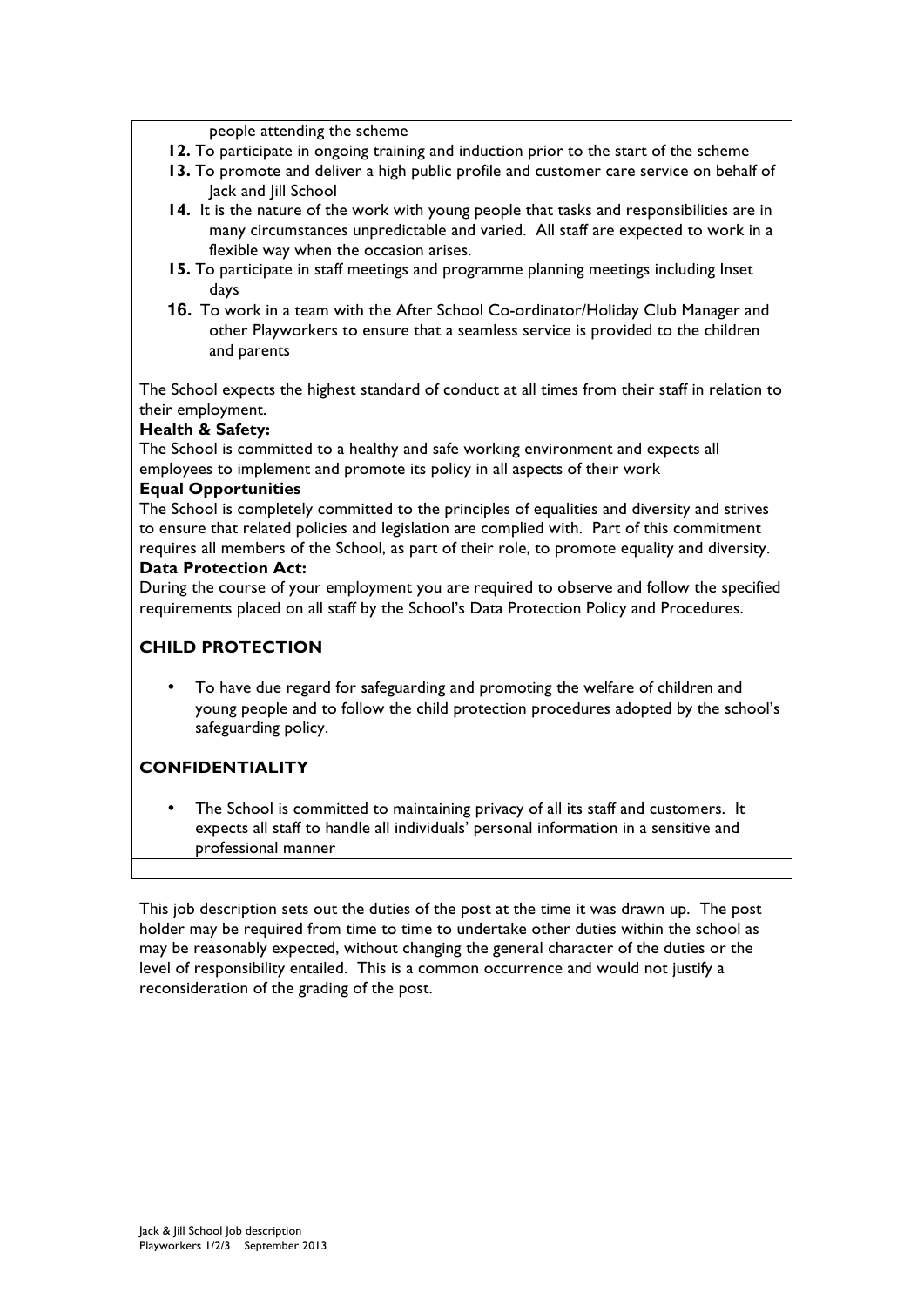## **CRITERIA FOR LEVEL 2 AND LEVEL 3 TEACHING ASSISTANTS**

| <b>Criteria for Level 2</b><br>salary | To ensure resources and teaching space for a specified area are<br>maintained in a clean, safe, tidy, ordered and are well equipped<br>including making orders, keeping equipment clean and tidy,<br>anticipating requirements, checking for health and safety<br>requirements, cleaning, sorting and organising equipment, displays, |  |
|---------------------------------------|---------------------------------------------------------------------------------------------------------------------------------------------------------------------------------------------------------------------------------------------------------------------------------------------------------------------------------------|--|
|                                       | furniture and classroom areas                                                                                                                                                                                                                                                                                                         |  |
| <b>Criteria for Level 3</b>           | To develop, promote, monitor, evaluate and report on a specific                                                                                                                                                                                                                                                                       |  |
| salary                                | area of responsibility within the School.                                                                                                                                                                                                                                                                                             |  |
|                                       |                                                                                                                                                                                                                                                                                                                                       |  |
|                                       | To take responsibility for an area of development as specified by                                                                                                                                                                                                                                                                     |  |
|                                       | the Head of Department                                                                                                                                                                                                                                                                                                                |  |
|                                       | To plan strategies for promoting high quality activities and                                                                                                                                                                                                                                                                          |  |
|                                       | provision within this area                                                                                                                                                                                                                                                                                                            |  |
|                                       | To monitor impact and effectiveness of developments in this area                                                                                                                                                                                                                                                                      |  |
|                                       | To provide weekly reports on progress, and suggest targets for                                                                                                                                                                                                                                                                        |  |
|                                       |                                                                                                                                                                                                                                                                                                                                       |  |
|                                       | further improvement within specified area to Head of                                                                                                                                                                                                                                                                                  |  |
|                                       | Department                                                                                                                                                                                                                                                                                                                            |  |
|                                       |                                                                                                                                                                                                                                                                                                                                       |  |
|                                       |                                                                                                                                                                                                                                                                                                                                       |  |



| <b>CONTACTS</b>                         |  |
|-----------------------------------------|--|
| Staff, Suppliers, Stakeholders, Parents |  |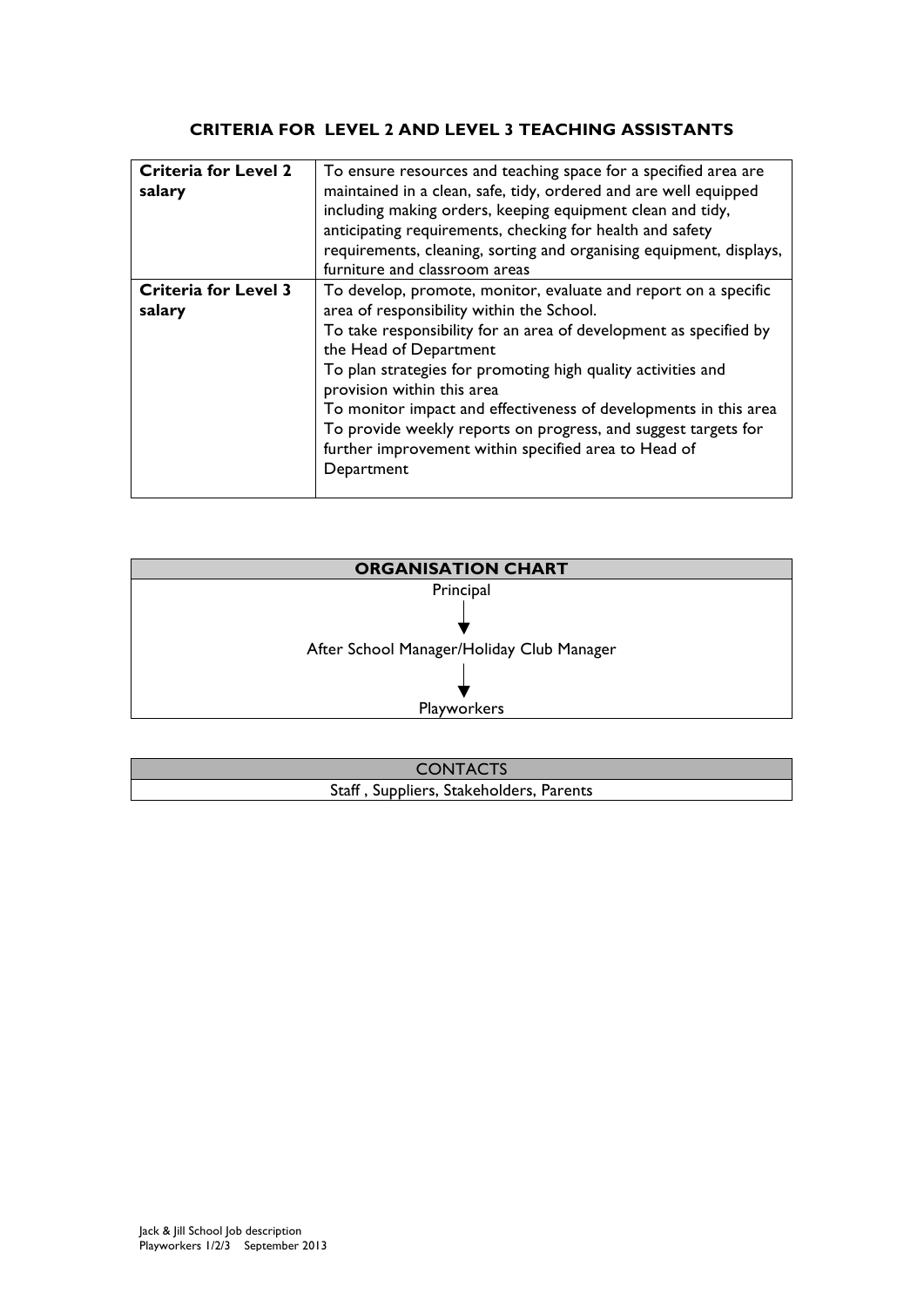#### **PERSON SPECIFICATION TEACHING ASSISTANT**

| <b>ATTRIBUTES</b>        | <b>ESSENTIAL</b>                                                                      | <b>DESIRABLE</b>                                 |
|--------------------------|---------------------------------------------------------------------------------------|--------------------------------------------------|
|                          | Ability to present a professional image of                                            |                                                  |
|                          | the School at all times                                                               |                                                  |
| Qualifications           | A good standard of education particularly                                             | Qualification in                                 |
|                          | in English and Maths                                                                  | Playwork/NVQ in childcare                        |
|                          |                                                                                       |                                                  |
|                          |                                                                                       | Child protection                                 |
| Experience               | Experience of establishing positive                                                   | Previous experience of                           |
|                          | relationships with children                                                           | working with children                            |
|                          | Experience of working with children in this                                           |                                                  |
|                          | age range in a voluntary or paid capacity                                             | First Aid certificate                            |
|                          | An understanding and appreciation of the                                              |                                                  |
|                          | differing needs and abilities of young people                                         |                                                  |
|                          | and children                                                                          |                                                  |
| Knowledge                | Knowledge of health and safety for schools                                            | Knowledge of SEN Code of                         |
|                          | for yourself and others within a learning                                             | Practice                                         |
|                          | environment.                                                                          | Knowledge of strategies to                       |
|                          | Basic knowledge of IT or a willingness to                                             | recognise and reward<br>efforts and achievements |
|                          | learn                                                                                 | towards self-reliance                            |
|                          | Understanding a wide range of cultures<br>Dealing with difficult behaviour            |                                                  |
|                          | Knowledge of suitable games/activities and                                            |                                                  |
|                          | creativity in developing and initiating play                                          |                                                  |
|                          | opportunities which are child or young                                                |                                                  |
|                          | people led                                                                            |                                                  |
| Skills and ability       | Ability to use language and other                                                     |                                                  |
|                          | communication skills that children can                                                |                                                  |
|                          | understand and relate to                                                              |                                                  |
|                          | Ability to establish positive relationships                                           |                                                  |
|                          | with children and empathise with their                                                |                                                  |
|                          | needs                                                                                 |                                                  |
|                          | Ability to demonstrate active listening skills                                        |                                                  |
|                          | Ability to consistently and effectively                                               |                                                  |
|                          | implement agreed behaviour management                                                 |                                                  |
|                          | strategies                                                                            |                                                  |
|                          | Ability to provide individual attention,                                              |                                                  |
|                          | reassurance and help with learning tasks as                                           |                                                  |
|                          | appropriate to childrens' needs,                                                      |                                                  |
|                          | encouraging the child to stay on task                                                 |                                                  |
|                          | Good planning and organisation skills<br>Ability to work effectively and supportively |                                                  |
|                          | as a member of the school team and also                                               |                                                  |
|                          | on own initiative                                                                     |                                                  |
|                          | Ability to work within and apply all school                                           |                                                  |
|                          | policies e.g. behaviour management, child                                             |                                                  |
|                          | protection, Health & Safety, Equal                                                    |                                                  |
|                          | Opportunities etc                                                                     |                                                  |
| Qualities and attributes | To be polite courteous and respectful to                                              | Willingness to participate                       |
|                          | members of the public                                                                 | in further development                           |
|                          | To be calm and patient under pressure and                                             | opportunities offered by                         |
|                          | co-operate with staff and pupils                                                      | the School to further                            |
|                          | Ability to show initiative and work                                                   | knowledge and CPD                                |
|                          | proactively to ensure the smooth running                                              | Willingness to work                              |
|                          | of the School                                                                         | towards further                                  |
|                          | Ability to maintain confidentiality on all                                            | qualification                                    |
|                          | school matters                                                                        |                                                  |